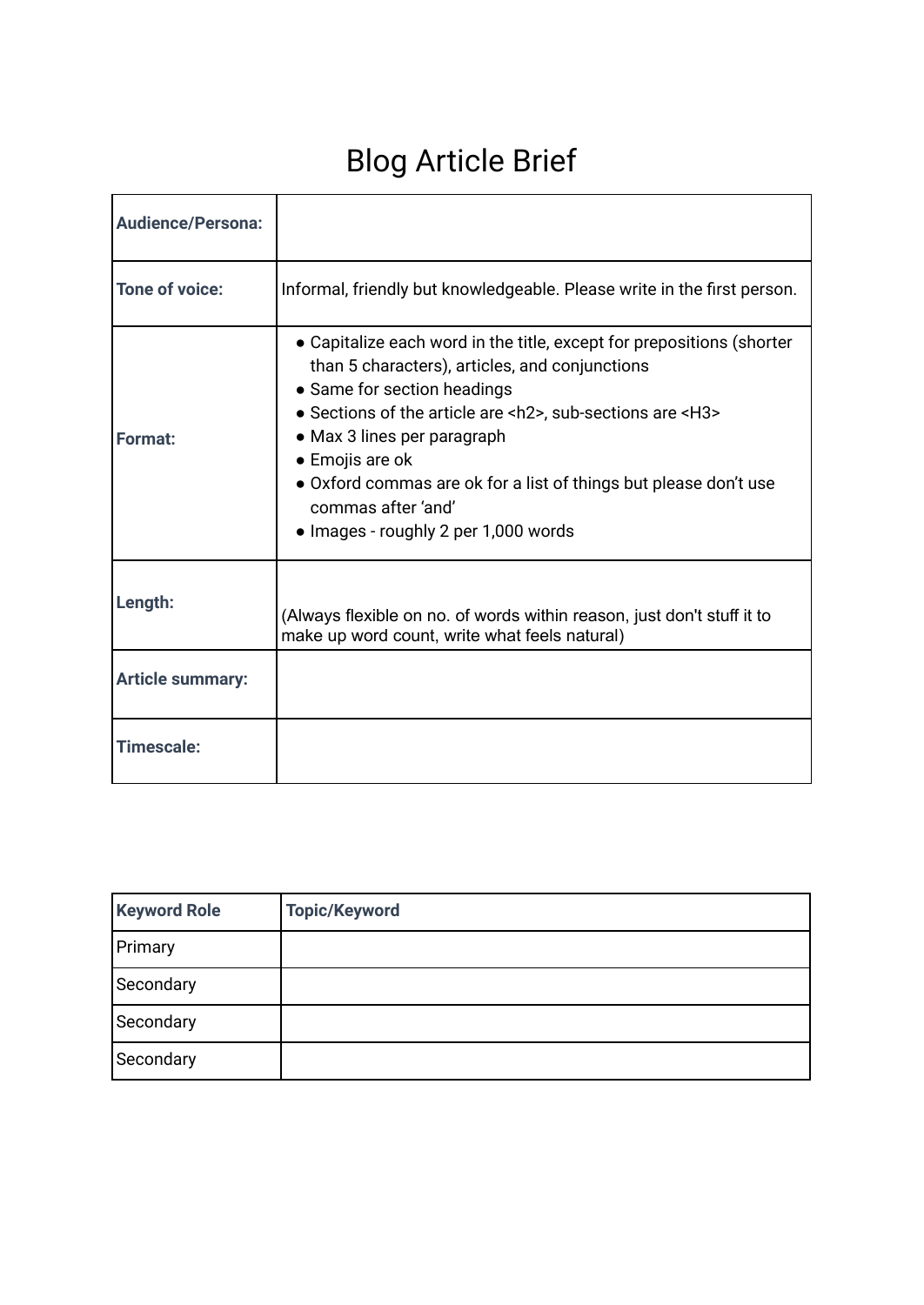# Article Title (H1):

*Remember that the title should contain the primary keyword/phrase toward the beginning.*

#### Intro:

*Remember that the article intro should contain the primary keyword/phrase within the first 100 words.*

## Headings:

*You do not need to use these exact headings, they are for guidance on content, structure, topics to cover.*

| <b>HTML Class</b> | Title | <b>Topic Context</b> |
|-------------------|-------|----------------------|
| H2                |       |                      |
| H3                |       |                      |
| H3                |       |                      |
| H3                |       |                      |
| H2                |       |                      |
| H3                |       |                      |
| H3                |       |                      |
| H <sub>3</sub>    |       |                      |

FAQ's: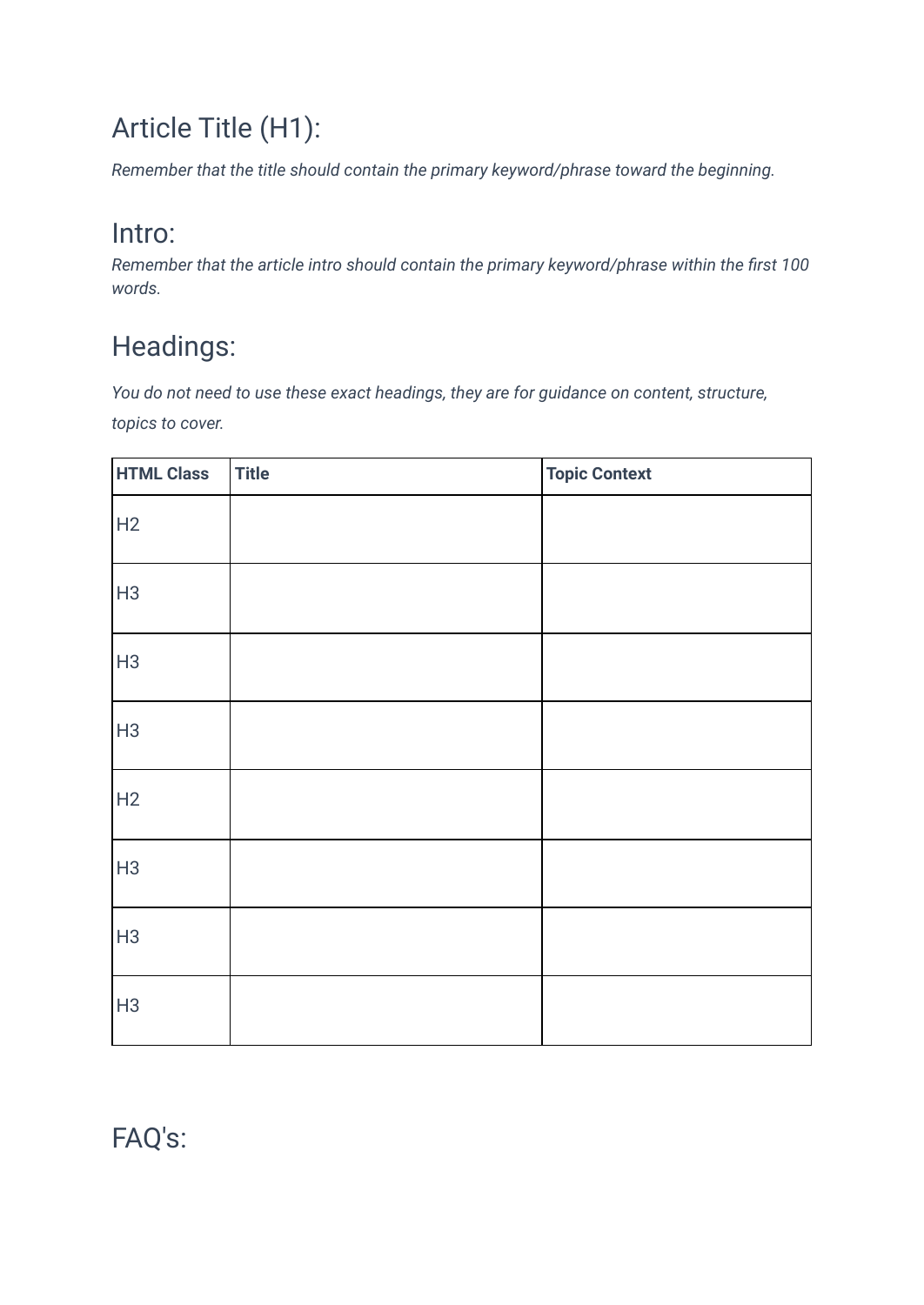*Questions that should be added to the bottom of the article, along with answers.* 

| Q: |  |
|----|--|
| Q: |  |
| Q: |  |
| Q: |  |
| Q: |  |
| Q: |  |

#### Relevant Source Links

*Any internal or external links to be used in the article.*

| <b>Link Location</b> | <b>Link Anchor Text</b> | <b>Link URL</b> |
|----------------------|-------------------------|-----------------|
| Internal             |                         |                 |
| Internal             |                         |                 |
| External             |                         |                 |
| External             |                         |                 |

### Competitor Articles:

*URLs of similar articles that can be used for research/context/article intent.*